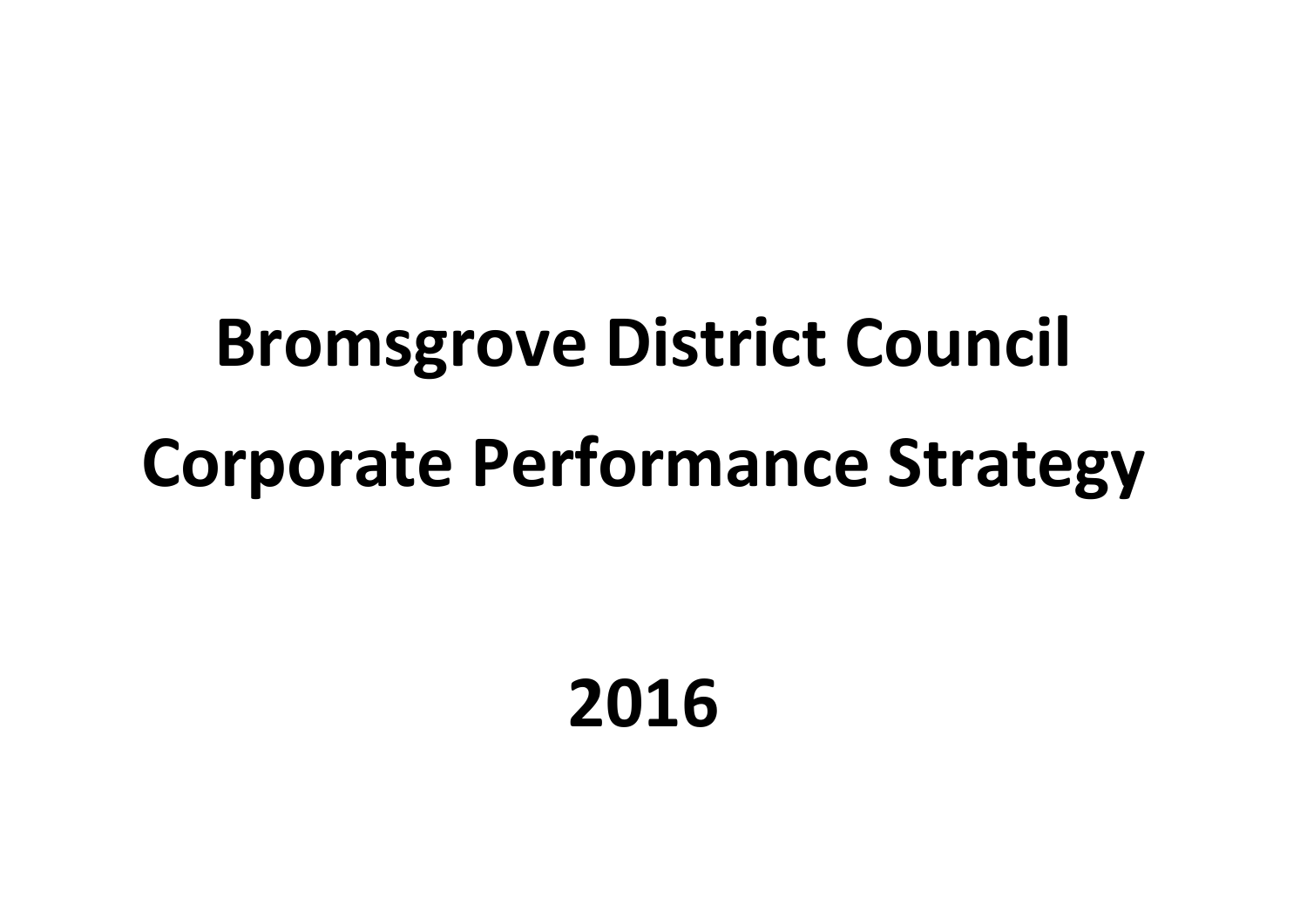# **1. Introduction**

This document sets out Bromsgrove District Council's (BDC) strategy for managing systems performance across the organisation and outlines key building blocks to achieving its six strategic purposes.

#### **2. Purposes**

#### Strategic Purposes

A set of strategic purposes were developed for BDC by the Senior Management Team and Bromsgrove Cabinet Members. Data gathered from interaction with the Council's services, customer demand data, evidence provided by Bromsgrove Cabinet and future demographic profiles were used to inform these strategic purposes.

All of this data was used to establish what matters to the customer and to develop a set of strategic purposes that reflect the needs of our community. The purposes below outline the Council's areas of focus and will be used to allocate resources and plan services:

- Help me to find somewhere to live in my locality
- Help me run a successful business
- Help me to financially independent
- Help me to live my life independently
- Provide good things for me to do, see and visit
- Keep my place safe and looking good

 *Enable others to work/do what they need to do (to meet their purpose)*

The strategic purposes are owned by the Leader of the Council and the Portfolio Holders, supported by the Chief Executive and the Directors, who will drive activity within the Council in order to deliver against these purposes.

#### Operational Purposes

Operational Purposes have also been developed for locality, service areas and teams, and reflect how they contribute to what matters to the customer or how they enable others to deliver their purposes.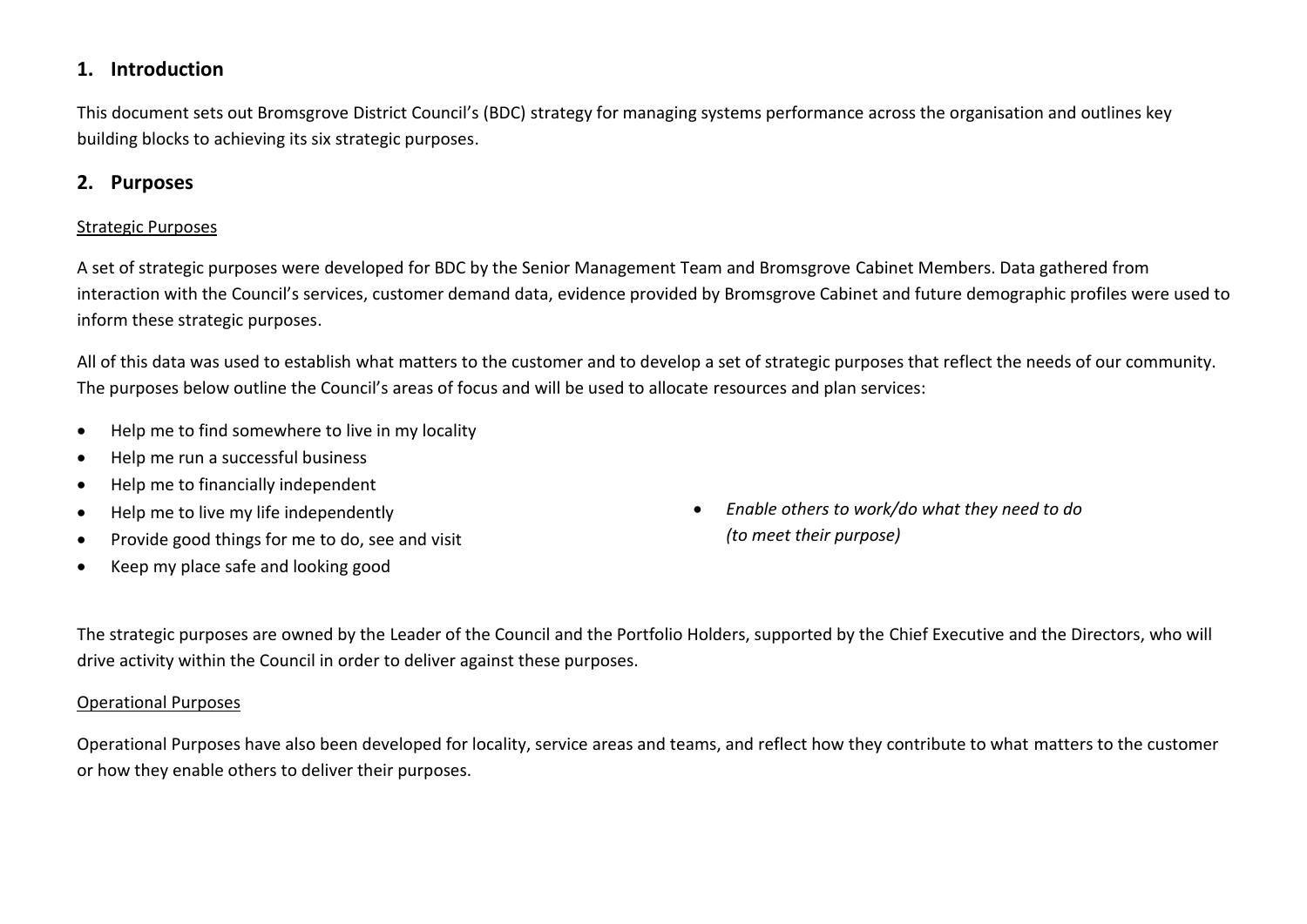# **3. The Strategy**

Bromsgrove District Council is using the systems thinking method to change the way services are delivered to the customer. What do we mean by system? This is about looking at what we do from the outside-in or from the customers point of view; it means understanding the points of transaction with our customers and the end to end processes that are in place to deliver services. It is the design of the system, and what the people in the system are focused on, that results in its performance.

- A culture of customer service- where there is a real desire to deliver what matters to the customer
- A system management culture- where there is a focus on managing the system to improve performance and using measures as the basis for taking action on the system to do things better

The system thinking review cycle or 'check-plan-do' is used to provide data about current system performance so new designs for working can be based on knowledge rather than assumption. The 'check-plan-do' cycle provides:

- Data about the current systems so everyone knows how the system performs from the customers perspective
- Measures that let Members and Senior Managers see how the system is performing and how it might be changed
- Knowledge about partner organisations and how we work together to provide improved outcomes for the community



#### The 'Check-Plan-Do' Cycle

- **Check** What are we doing now? What do our customers want from us (our service /organisation)? What does demand data tell us? What measures do we have?
- **Plan** 'Trial' new system designs based on data gathered during check. Use measures to establish if the new designs are working.

**Do** Implement the successful trial and make normal by rolling in to the new system. Finalise measures

This is a continuous cycle. Once a successful trial is implemented it is important for a service to continually review performance through data and measures.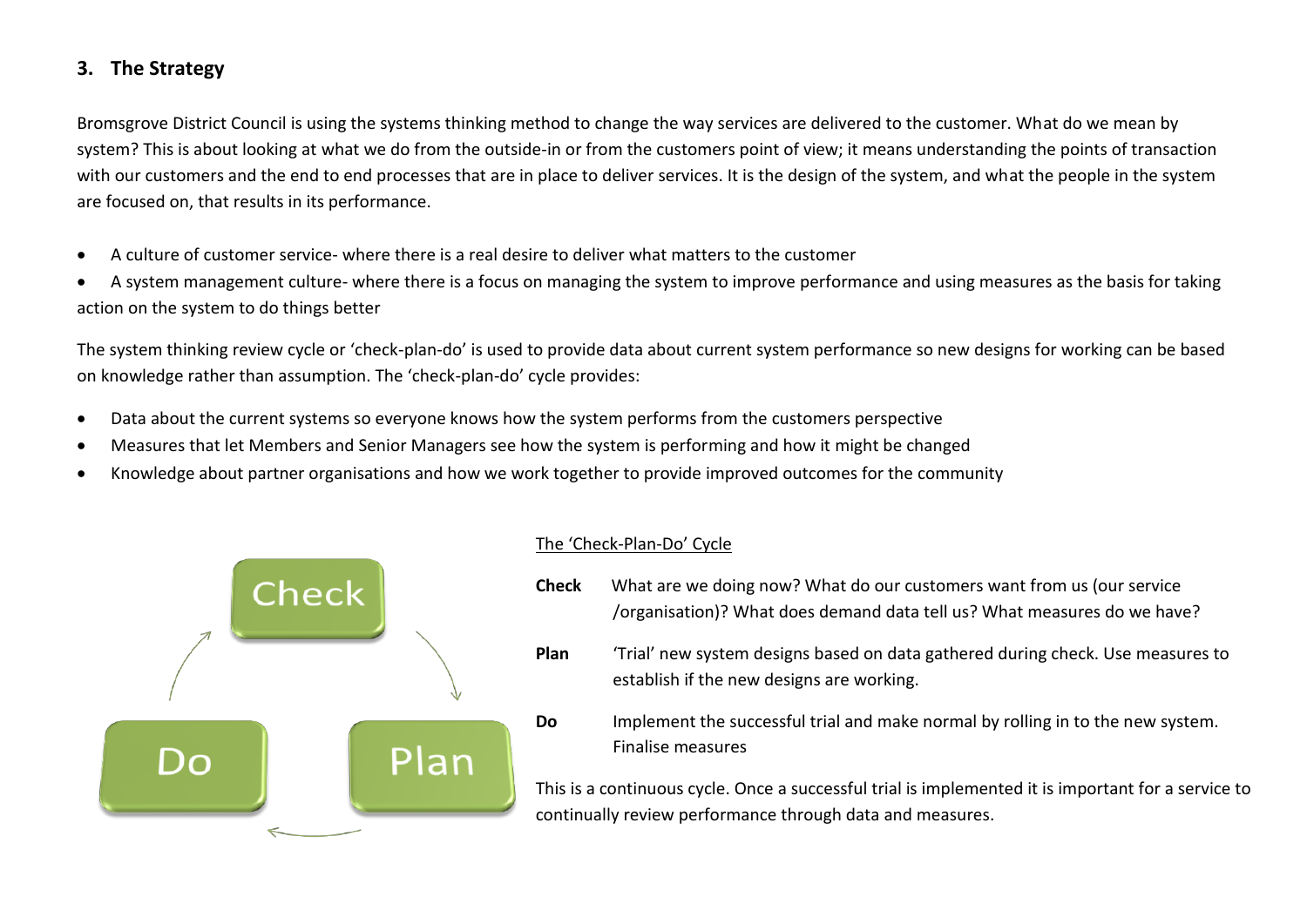#### **4. Organisational Culture**

The right organisational culture is critical to improving the effectiveness of the system, although it can be difficult to change the culture of an organisation. There needs to by an 'outside in' perspective, where the culture is led by the customer. To achieve this, services should be designed against demand and what matters to the customer, rather than historical practices which could be perpetuating waste in the system. This needs to happen alongside a continuous learning environment which understands what is truly happening in the system and uses fact and data to react accordingly. To enable the organisation to work to purpose the principles developed through learning need to be followed.

#### Managerial Leadership

Managers must make sure that they base system management decisions on performance measures and data. Through their own behaviour and actions, managers must:

- Model the behaviours associated with a systems thinking organisation
- Ensure their teams are working to deliver purpose
- Use performance measures to improve the system
- Allow staff the space and time for learning and development

#### Individuals and the System

The aim of one to one support and mentoring is to work together to constructively challenge, solve problems and improve the system. There needs to be a focus on managing the system as well as managing people, with decisions based on fact and data. This does not mean losing the focus on the individual's wellbeing or on the individual; if the system is improved the person will naturally do so as well.

#### Political Leadership

The role of all Councillors, especially those with Cabinet, Portfolio or Scrutiny responsibilities, is vital if systems are to be well managed. Members' strategic role is vital in ensuring the organisation focuses on the right things. To do this effectively, Members must be aware of measures and what they tell us about performance to ensure that strategic purposes are being met. Portfolio Holders in particular need to work with officers, using performance measures to understand and improve the system. Members more generally should bring local knowledge into the organisation to help to formulate a wider view of what matters to our communities.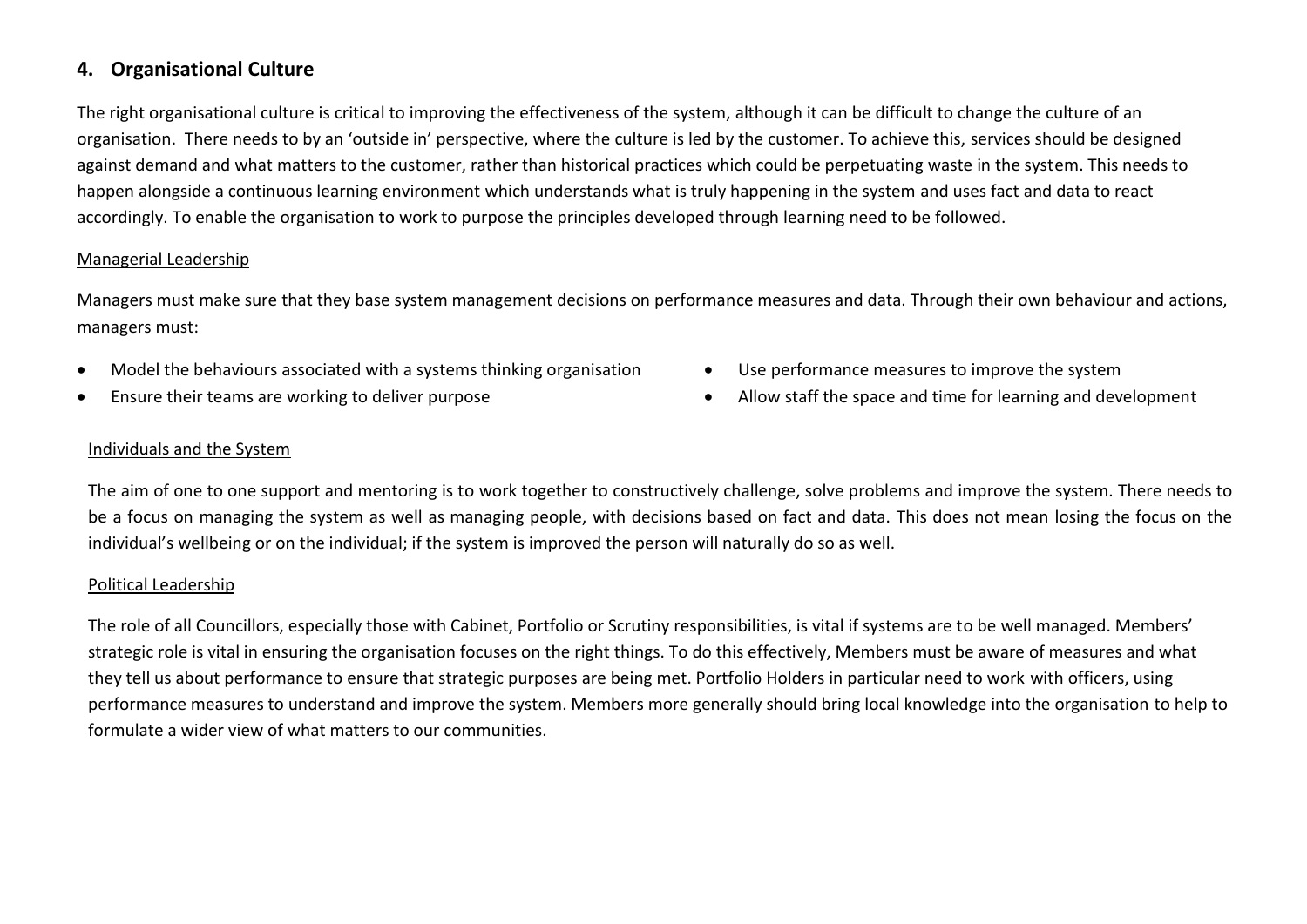# **5. The Data Flow**



Medium Term Financial Plan Finance & Growth Strategy Economic Development Housing Strategy Corporate Performance Engagement Strategy Equalities Strategy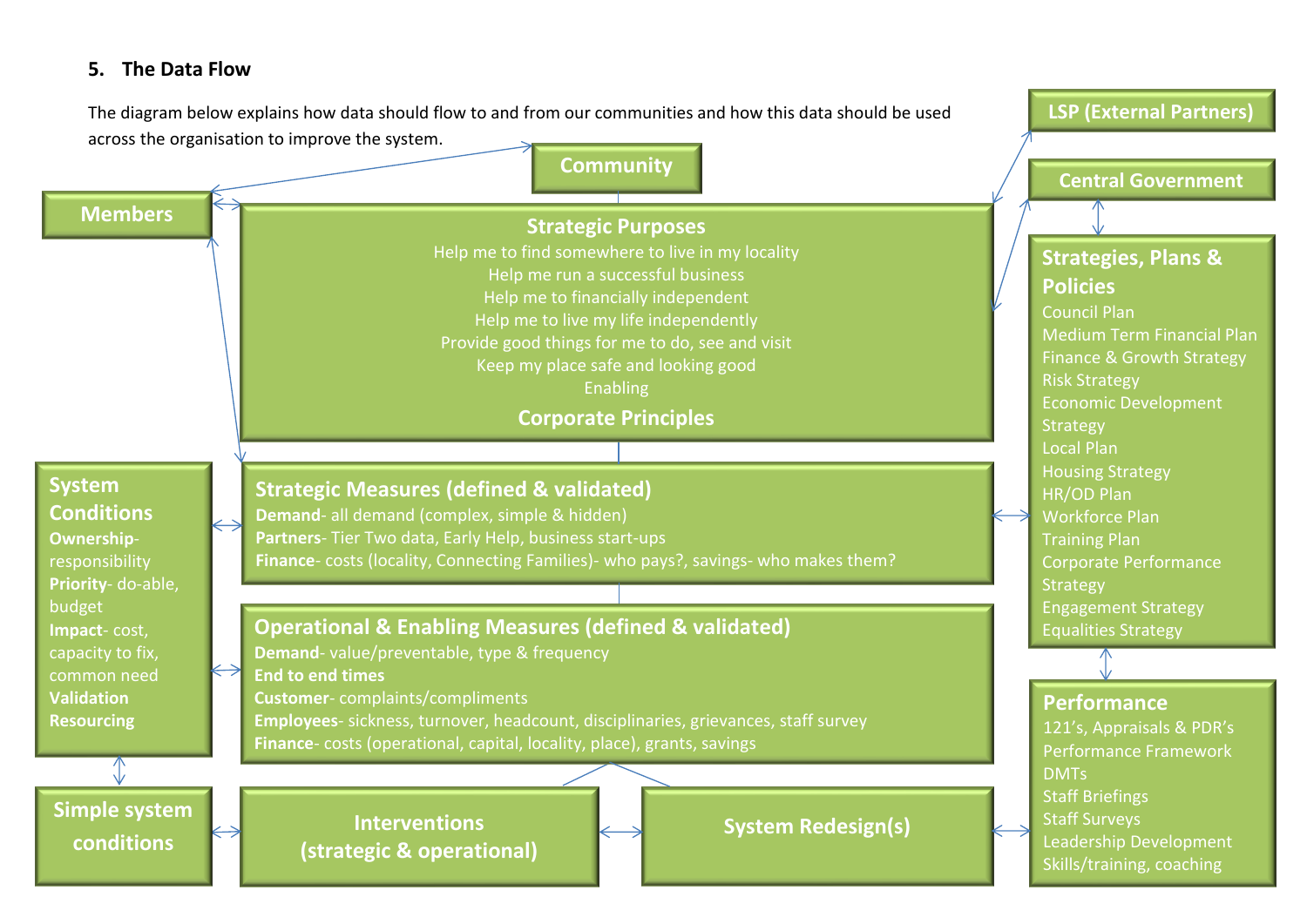#### **6. Measures and Data Quality**

If data is not accurate and of good quality it can undermine attempts to use performance measures to improve the system. Both data and measures should be:

- **Relevant:** to purpose
- **Well defined:** clear and unambiguous, so data will be collected consistently and the measure is easy to use and understand
- **Timely:** producing information regularly enough to track progress and quickly enough for the data still to be useful
- **Reliable:** accurate enough for its intended use and responsive enough to change
- **Verifiable:** data collection can be validated and others can test that this is an accurate measure of performance
- **Accurate:** data should be sufficiently accurate for their intended purpose

# **7. Dashboard**



The Bromsgrove Dashboard is how we will record, review and report our measures. It has been designed to allow both the easy input of data and clear and customisable access to that data.

#### It supports:

- Strategic Measures- structured by Council and Strategic Purpose (including Enabling)
- Operational Measures- structured by team, service area or locality but used across the whole system
- Wider demographic data & useful reportsstructured by council, Strategic Purpose and general demographics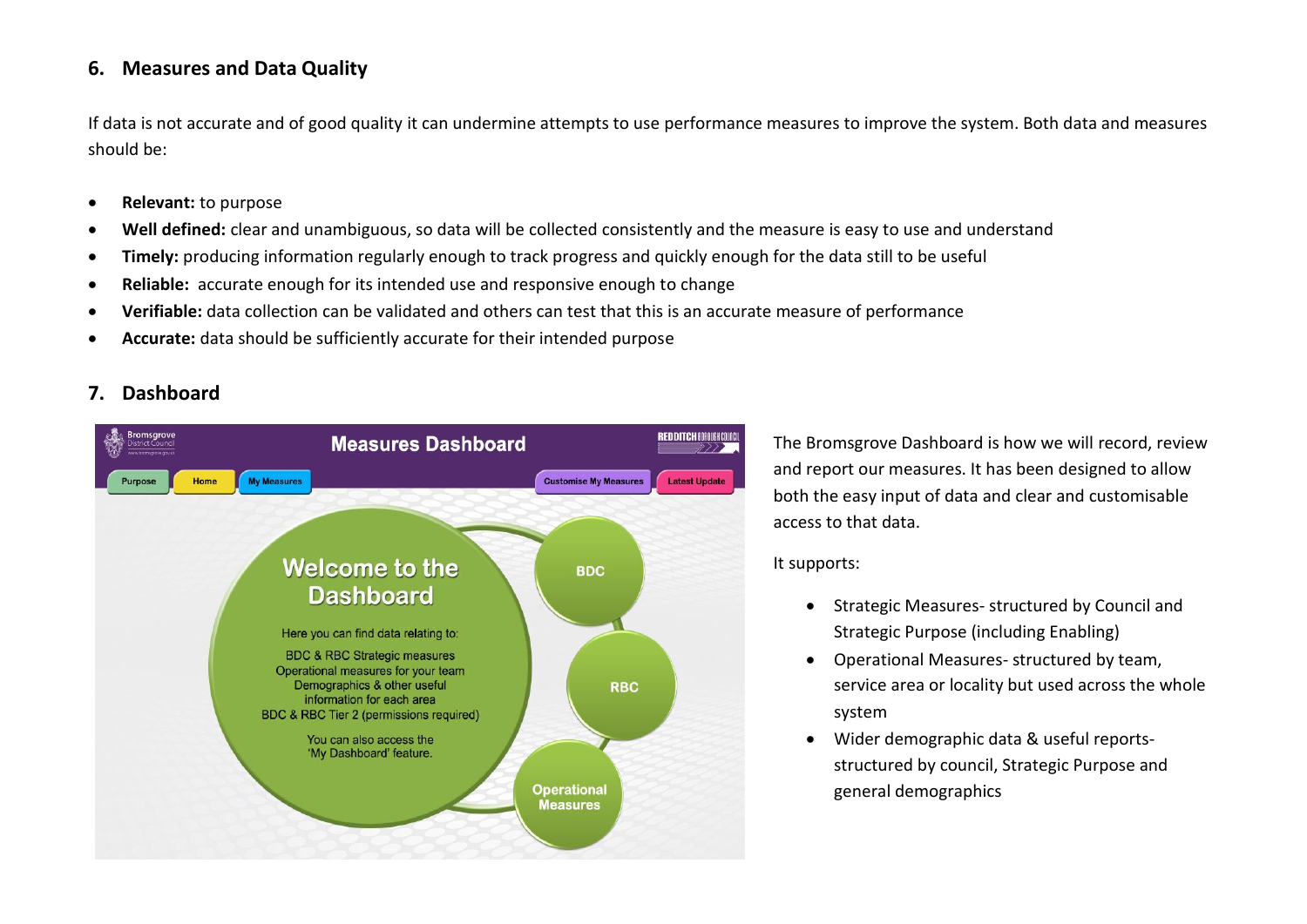#### Roles, Responsibilities & Ownership

The measures on the Dashboard will be updated by officers who use the data and comment will need to be added by officers or managers who own and understand that data. Managers and Heads of Service need to understand the measures to confirm that the data and commentary is accurate and appropriate. They will also need to review the Dashboard regularly to ensure that it is up-to-date. Directors, as owners of the strategic purposes, will need to have a clear understanding of the measures that contribute to each purpose.

#### **8. Reporting to Members**



The Dashboard is the main tool for understanding and reporting our measures.

Corporate Management Team (CMT) monitor measures on the Dashboard and will decide on a focus for bi-monthly reporting to Cabinet, based on the data. Portfolio Holders will then be briefed on the measures relevant to their responsibilities prior to Cabinet.

A bi-monthly report for Cabinet will be produced by the Policy Team highlighting the key areas identified by CMT. This report also contains key organisational measures as standard. This report will compliment the use of the Dashboard.

The Policy Team will produce a quarterly report for Overview & Scrutiny (O & S), which will also be used in conjunction with the dashboard.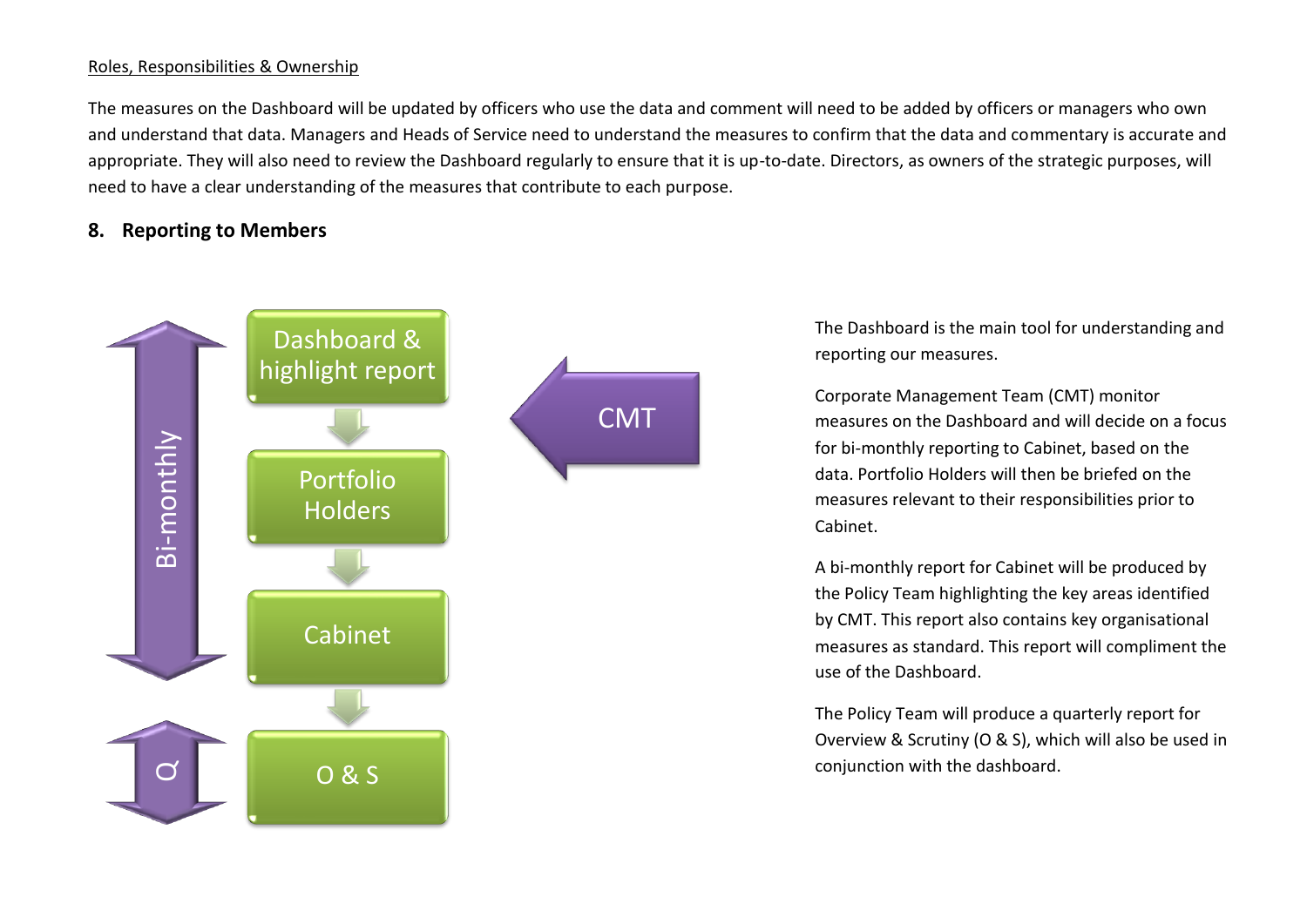# **9. Sharing our Data**

The Council, through projects such as Sunrise and Connecting Families, will need to share data with partners. Partner data is also key for understanding whether we are meeting our strategic purposes.

The Council will make financial and performance information available to the public through a web based version of the Dashboard. It is important that information be made available through different channels and in different formats. The key is that it needs to be accessible, relevant and meaningful.

# **10. Financial Efficiency**

There is a close link between system performance and financial efficiency. By ensuring the system is as waste free as possible costs will be reduced. It is important for the Council and its partners to understand what the true cost of service is and to ensure the Council is focusing its resources on delivering against strategic purpose.

# **11. IT Systems**

IT Systems are well placed to provide support for the delivery of strategic purposes and should be designed to support what is identified in the 'checkplan-do' cycle. Good IT systems should be designed against the new ways of working and should:

- Provide automation if that is needed in the new design
- Enable easier sharing across services and with partners

# **12. Role of Policy Team**

The Policy Team will:

- Maintain the Dashboard and support its future development
- Support officers, teams and managers to develop measures and, if appropriate, support the development of data capture
- Produce bi-monthly reports to Cabinet
- Produce quarterly reports to O & S

 Support new ways of doing things by enabling better analysis of data and data capture

- Provide analysis of measures, data and demographics, as required
- Coordinate the development and ultimately collation and analysis of address level data
- Update the demographic & other useful data section
- Act as a 'critical friend' for the measures